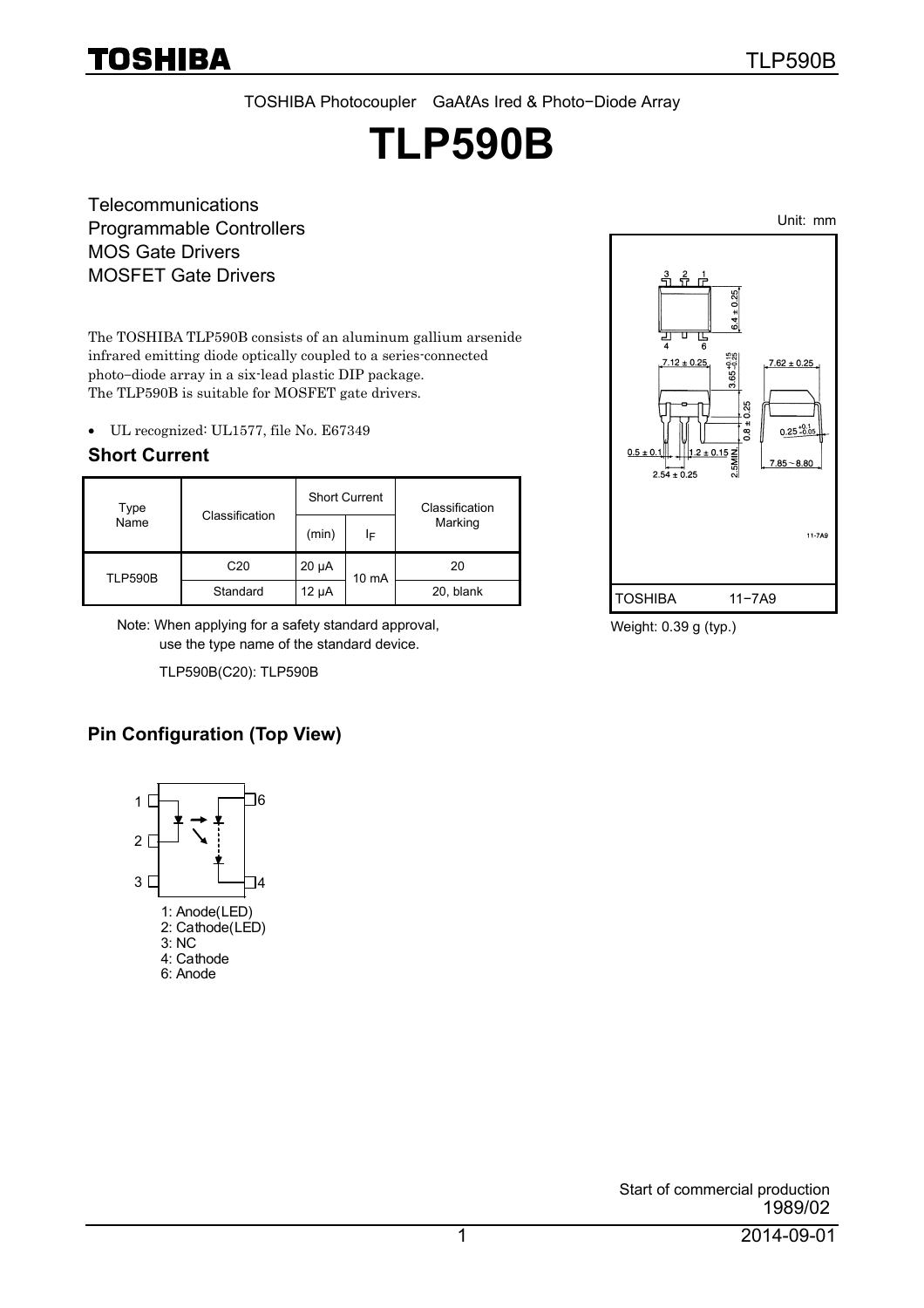#### **Absolute Maximum Ratings (Ta = 25°C)**

|          | Characteristics                                                             | Symbol                       | Rating       | Unit    |
|----------|-----------------------------------------------------------------------------|------------------------------|--------------|---------|
|          | Forward current                                                             | ١F                           | 50           | mA      |
|          | Forward current derating<br>$(Ta \geq 25^{\circ}C)$                         | $\Delta$ l <sub>F</sub> / °C | $-0.5$       | mA / °C |
| ם<br>צ   | Pulse forward current<br>$(100 \mu s \text{ pulse}, 100 \text{pps})$        | <b>IFP</b>                   | 1            | A       |
|          | Reverse voltage                                                             | $V_{R}$                      | 3            | V       |
|          | Junction temperature                                                        | $T_i$                        | 125          | °C      |
|          | Forward current                                                             | l <sub>ED</sub>              | 50           | μA      |
| Detector | Reverse voltage                                                             | <b>V<sub>RD</sub></b>        | 10           | V       |
|          | Junction temperature                                                        | $T_i$                        | 125          | °C      |
|          | Storage temperature range                                                   | $T_{\text{stg}}$             | $-55$ to 125 | °C      |
|          | Operating temperature range                                                 | Topr                         | $-40$ to 85  | °C      |
|          | Lead soldering temperature<br>(10 second)                                   | $T_{sol}$                    | 260          | °C      |
|          | <b>Isolation voltage</b><br>$(AC, 1$ minute, R.H. $\leq 60\%$ )<br>(Note 1) | $BV_S$                       | 2500         | Vrms    |

Note: Using continuously under heavy loads (e.g. the application of high temperature/current/voltage and the significant change in temperature, etc.) may cause this product to decrease in the reliability significantly even if the operating conditions (i.e. operating temperature/current/voltage, etc.) are within the absolute maximum ratings.

Please design the appropriate reliability upon reviewing the Toshiba Semiconductor Reliability Handbook ("Handling Precautions"/"Derating Concept and Methods") and individual reliability data (i.e. reliability test report and estimated failure rate, etc).

(Note 1): Device considered a two terminal device: Pins 1, 2 and 3 shorted together, and pins 4 and 6 shorted together.

### **Recommended Operating Conditions**

| Characteristic        | Symbol | Min   | $\tau_{\mathsf{yp}.}$ | Max | Unit        |
|-----------------------|--------|-------|-----------------------|-----|-------------|
| Forward current       | IF     |       | 20                    | 25  | mA          |
| Operating temperature | opr    | $-25$ |                       | 85  | $\sim$<br>◡ |

Note: Recommended operating conditions are given as a design guideline to obtain expected performance of the device. Additionally, each item is an independent guideline respectively. In developing designs using this product, please confirm specified characteristics shown in this document.

#### **Individual Electrical Characteristics (Ta = 25°C)**

|          | Characteristic  | Symbol                | <b>Test Condition</b>  | Min | Typ. | Max | Unit |
|----------|-----------------|-----------------------|------------------------|-----|------|-----|------|
|          | Forward voltage | VF                    | $I_F = 10 \text{ mA}$  | 1.2 | 1.4  | 1.7 | ν    |
| 品        | Reverse current | <sup>I</sup> R        | $V_R = 3 V$            |     |      | 10  | μA   |
|          | Capacitance     | $C_{\mathsf{T}}$      | $V = 0V$ , $f = 1$ MHz |     | 30   | 60  | pF   |
| Detector | Forward voltage | <b>V<sub>FD</sub></b> | $I_{FD}$ = 10 $\mu$ A  |     | 7    |     | v    |
|          | Reverse current | <sup>I</sup> RD       | $V_{RD}$ = 10 V        |     |      |     | nA   |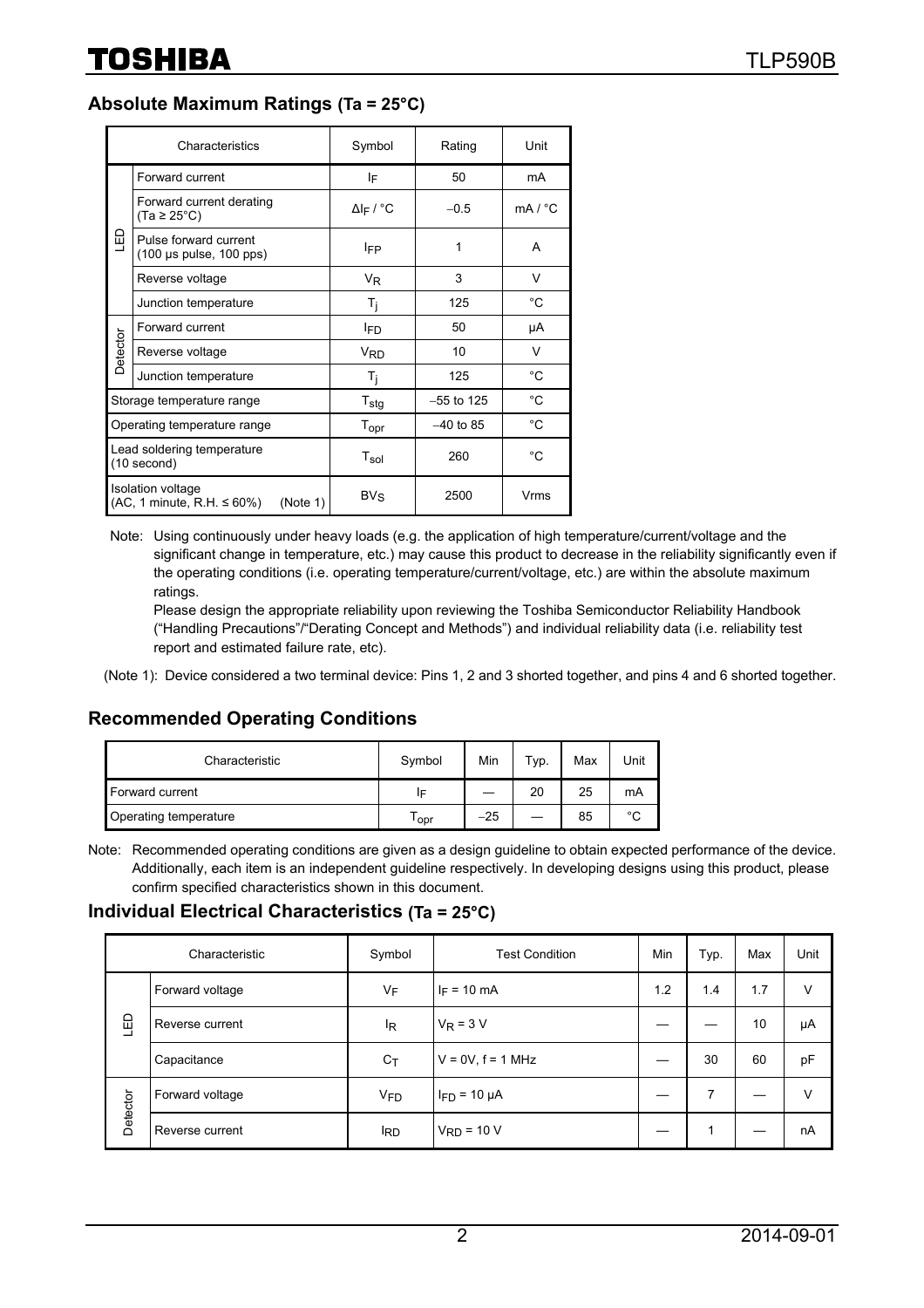## **Coupled Electrical Characteristics (Ta = 25°C)**

| Characteristic | Symbol         | <b>Test Condition</b> | Min | Typ. | Max | Unit |
|----------------|----------------|-----------------------|-----|------|-----|------|
| Open voltage   | Voc            | $I_F = 10$ mA         | 7.0 | 8.0  | –   |      |
| Short current  | <sub>ISC</sub> | $I_F = 10 \text{ mA}$ | 12  | 20   | __  | μA   |

## **Isolation Characteristics (Ta = 25°C)**

| Characteristic              | Symbol      | <b>Test Condition</b>          | Min                           | Typ.             | Max | Unit |
|-----------------------------|-------------|--------------------------------|-------------------------------|------------------|-----|------|
| Capacitance input to output | $c_{\rm S}$ | $V_S = 0V$ , f = 1 MHz         |                               | 0.8              |     | pF   |
| Isolation resistance        | $R_{\rm S}$ | $V_S$ = 500 V, R.H. $\leq$ 60% | $\overline{5 \times 10}^{10}$ | $\sqrt{10}^{14}$ |     | Ω    |
| Isolation voltage           |             | AC, 1 minute                   | 2500                          |                  |     |      |
|                             | $BV_S$      | AC, 1 second in oil            | 5000                          |                  |     | Vrms |
|                             |             | DC, 1 minute in oil            |                               | 5000             |     | Vdc  |

## **Switching Characteristics (Ta = 25°C)**

| Characteristic | Symbol | <b>Test Condition</b>                    | Min | $TVP$ . | Max | Unit |
|----------------|--------|------------------------------------------|-----|---------|-----|------|
| Turn-on time   | ton    | $ I_F = 20$ mA, R <sub>SH</sub> = 510 kΩ |     | 0.2     |     | ms   |
| Turn-off time  | toff   | $=1000$ pF<br>(Note 2)<br>C <sub>L</sub> | —   |         |     | ms   |

Note 2: Switching time test circuit



RSH: External shunt resistance

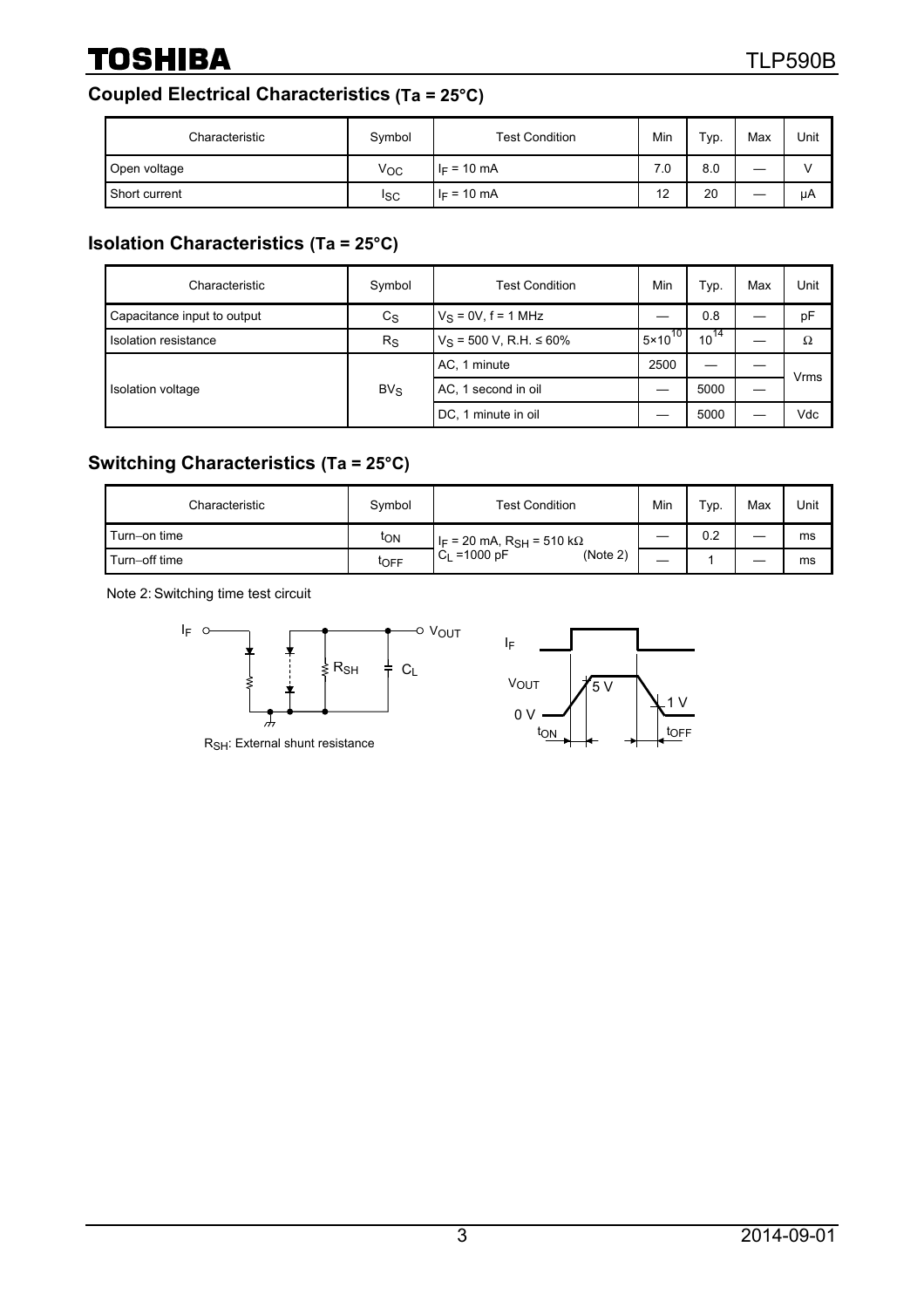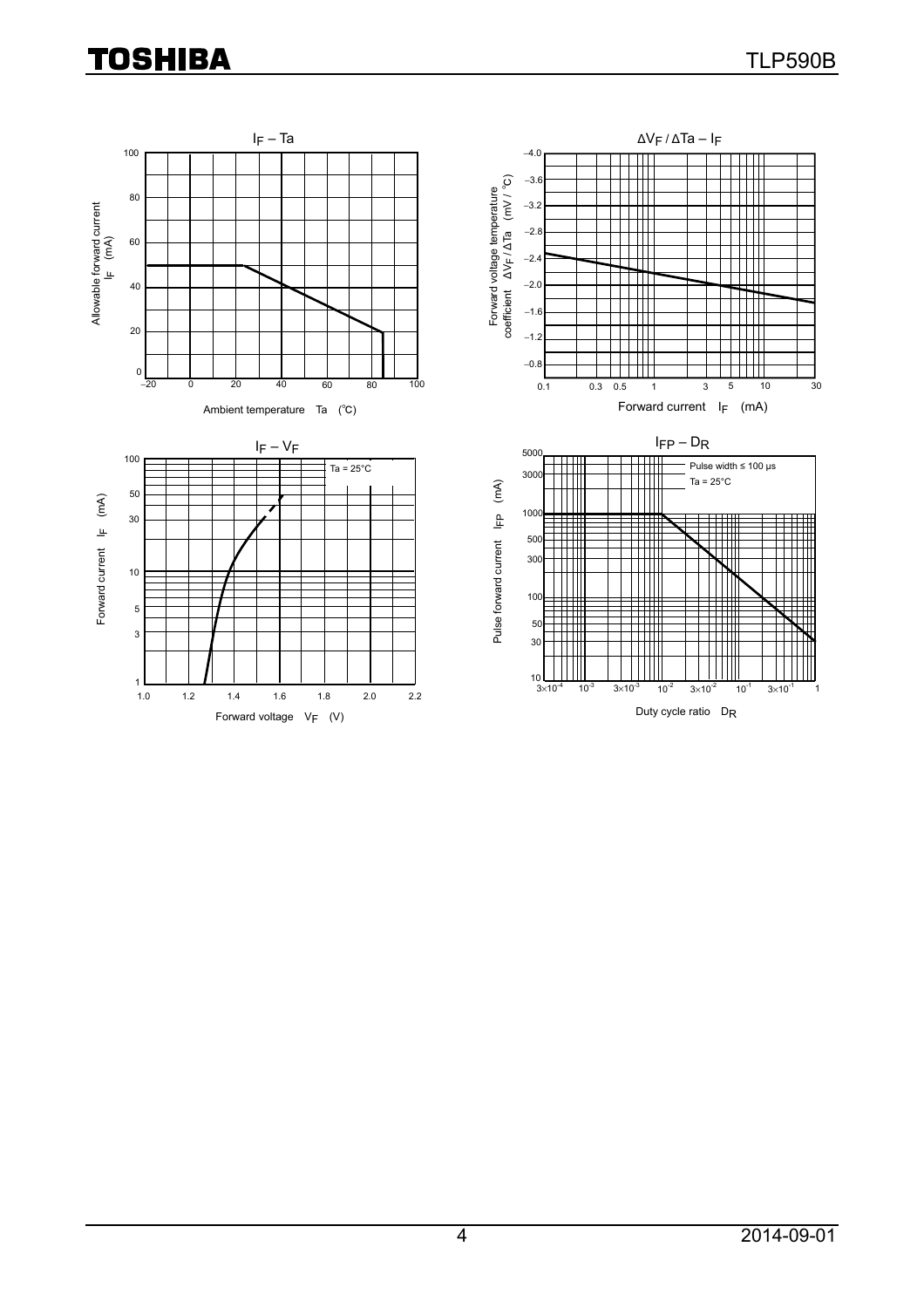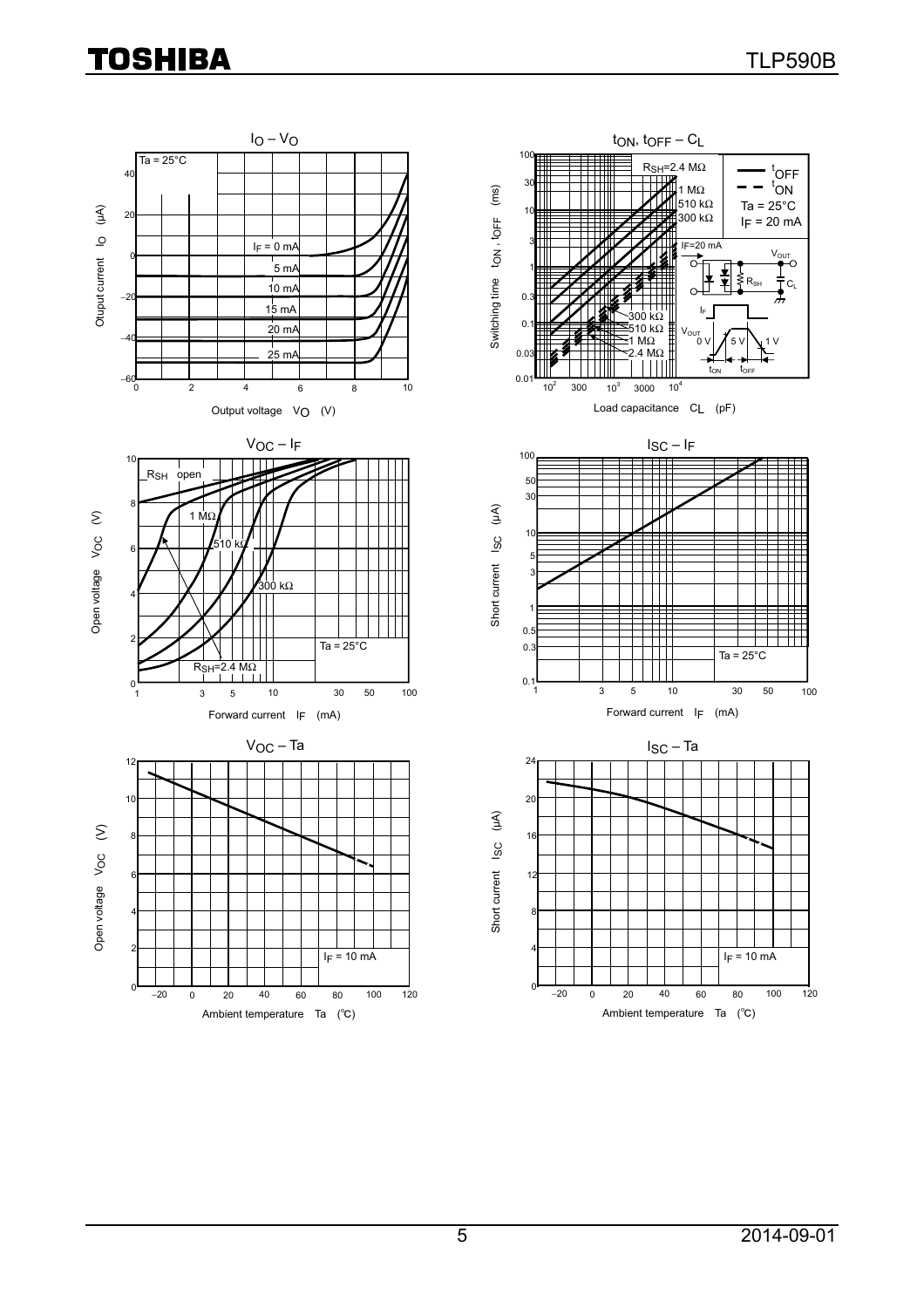### **RESTRICTIONS ON PRODUCT USE**

- Toshiba Corporation, and its subsidiaries and affiliates (collectively "TOSHIBA"), reserve the right to make changes to the information in this document, and related hardware, software and systems (collectively "Product") without notice.
- This document and any information herein may not be reproduced without prior written permission from TOSHIBA. Even with TOSHIBA's written permission, reproduction is permissible only if reproduction is without alteration/omission.
- Though TOSHIBA works continually to improve Product's quality and reliability, Product can malfunction or fail. Customers are responsible for complying with safety standards and for providing adequate designs and safeguards for their hardware, software and systems which minimize risk and avoid situations in which a malfunction or failure of Product could cause loss of human life, bodily injury or damage to property, including data loss or corruption. Before customers use the Product, create designs including the Product, or incorporate the Product into their own applications, customers must also refer to and comply with (a) the latest versions of all relevant TOSHIBA information, including without limitation, this document, the specifications, the data sheets and application notes for Product and the precautions and conditions set forth in the "TOSHIBA Semiconductor Reliability Handbook" and (b) the instructions for the application with which the Product will be used with or for. Customers are solely responsible for all aspects of their own product design or applications, including but not limited to (a) determining the appropriateness of the use of this Product in such design or applications; (b) evaluating and determining the applicability of any information contained in this document, or in charts, diagrams, programs, algorithms, sample application circuits, or any other referenced documents; and (c) validating all operating parameters for such designs and applications. **TOSHIBA ASSUMES NO LIABILITY FOR CUSTOMERS' PRODUCT DESIGN OR APPLICATIONS.**
- **PRODUCT IS NEITHER INTENDED NOR WARRANTED FOR USE IN EQUIPMENTS OR SYSTEMS THAT REQUIRE EXTRAORDINARILY HIGH LEVELS OF QUALITY AND/OR RELIABILITY, AND/OR A MALFUNCTION OR FAILURE OF WHICH MAY CAUSE LOSS OF HUMAN LIFE, BODILY INJURY, SERIOUS PROPERTY DAMAGE AND/OR SERIOUS PUBLIC IMPACT (**"**UNINTENDED USE**"**).** Except for specific applications as expressly stated in this document, Unintended Use includes, without limitation, equipment used in nuclear facilities, equipment used in the aerospace industry, medical equipment, equipment used for automobiles, trains, ships and other transportation, traffic signaling equipment, equipment used to control combustions or explosions, safety devices, elevators and escalators, devices related to electric power, and equipment used in finance-related fields. **IF YOU USE PRODUCT FOR UNINTENDED USE, TOSHIBA ASSUMES NO LIABILITY FOR PRODUCT.** For details, please contact your TOSHIBA sales representative.
- Do not disassemble, analyze, reverse-engineer, alter, modify, translate or copy Product, whether in whole or in part.
- Product shall not be used for or incorporated into any products or systems whose manufacture, use, or sale is prohibited under any applicable laws or regulations.
- The information contained herein is presented only as quidance for Product use. No responsibility is assumed by TOSHIBA for any infringement of patents or any other intellectual property rights of third parties that may result from the use of Product. No license to any intellectual property right is granted by this document, whether express or implied, by estoppel or otherwise.
- **ABSENT A WRITTEN SIGNED AGREEMENT, EXCEPT AS PROVIDED IN THE RELEVANT TERMS AND CONDITIONS OF SALE FOR PRODUCT, AND TO THE MAXIMUM EXTENT ALLOWABLE BY LAW, TOSHIBA (1) ASSUMES NO LIABILITY WHATSOEVER, INCLUDING WITHOUT LIMITATION, INDIRECT, CONSEQUENTIAL, SPECIAL, OR INCIDENTAL DAMAGES OR LOSS, INCLUDING WITHOUT LIMITATION, LOSS OF PROFITS, LOSS OF OPPORTUNITIES, BUSINESS INTERRUPTION AND LOSS OF DATA, AND (2) DISCLAIMS ANY AND ALL EXPRESS OR IMPLIED WARRANTIES AND CONDITIONS RELATED TO SALE, USE OF PRODUCT, OR INFORMATION, INCLUDING WARRANTIES OR CONDITIONS OF MERCHANTABILITY, FITNESS FOR A PARTICULAR PURPOSE, ACCURACY OF INFORMATION, OR NONINFRINGEMENT.**
- GaAs (Gallium Arsenide) is used in Product. GaAs is harmful to humans if consumed or absorbed, whether in the form of dust or vapor. Handle with care and do not break, cut, crush, grind, dissolve chemically or otherwise expose GaAs in Product.
- Do not use or otherwise make available Product or related software or technology for any military purposes, including without limitation, for the design, development, use, stockpiling or manufacturing of nuclear, chemical, or biological weapons or missile technology products (mass destruction weapons). Product and related software and technology may be controlled under the applicable export laws and regulations including, without limitation, the Japanese Foreign Exchange and Foreign Trade Law and the U.S. Export Administration Regulations. Export and re-export of Product or related software or technology are strictly prohibited except in compliance with all applicable export laws and regulations.
- Please contact your TOSHIBA sales representative for details as to environmental matters such as the RoHS compatibility of Product. Please use Product in compliance with all applicable laws and regulations that regulate the inclusion or use of controlled substances, including without limitation, the EU RoHS Directive. **TOSHIBA ASSUMES NO LIABILITY FOR DAMAGES OR LOSSES OCCURRING AS A RESULT OF NONCOMPLIANCE WITH APPLICABLE LAWS AND REGULATIONS.**